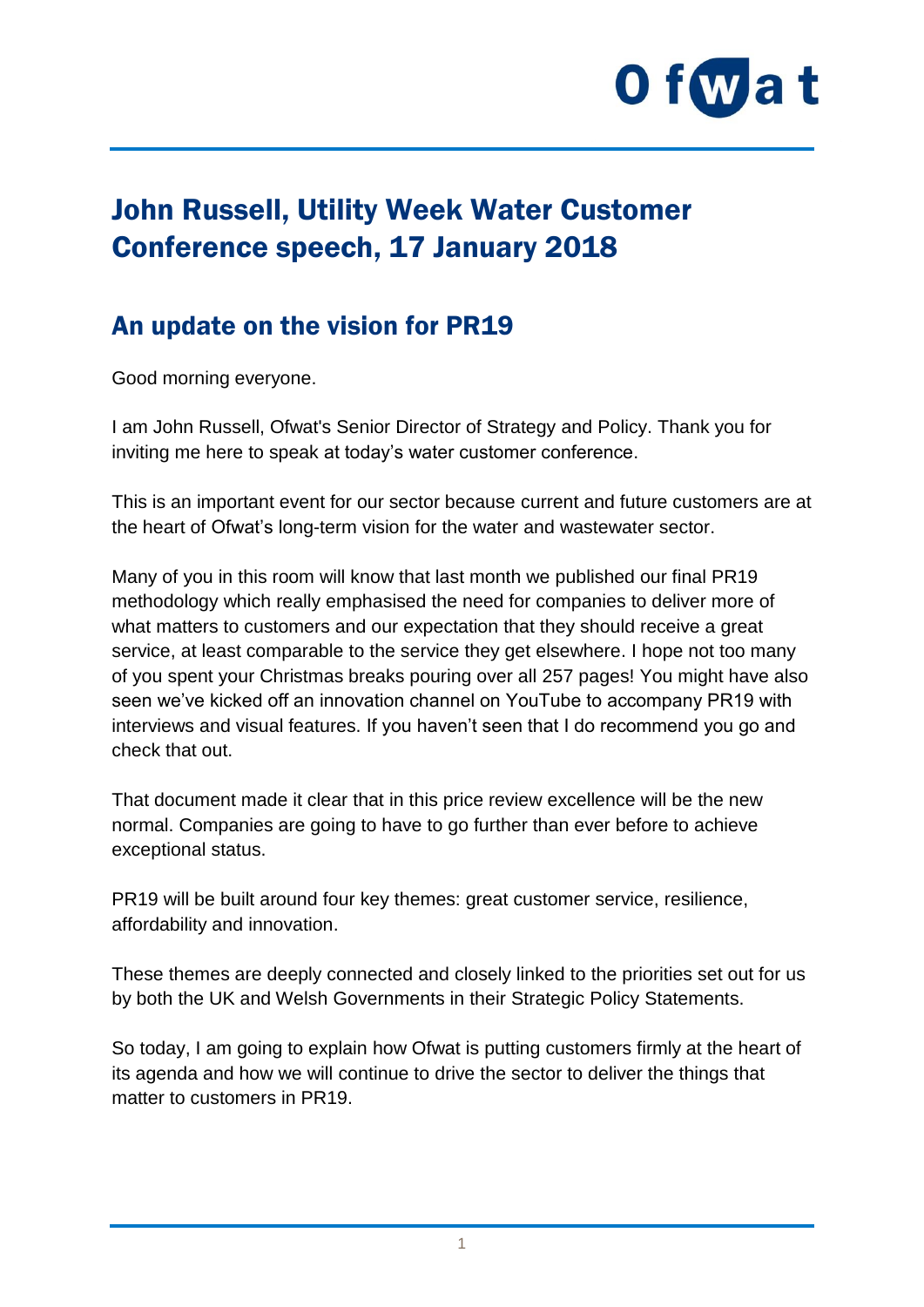#### Customers at the heart of what we do: engagement and service

It goes without saying that the water sector provides a vital public service on which all households depend.

Customers must be able to trust in their essential water and wastewater services and as a result, their expectations are high.

For instance, customers expect their services to be resilient for the long and shortterm. They expect to receive great service, comparable to the service they receive in other sectors, not just in other utilities.

And they expect their bills to be affordable and represent value for money. The only way water companies will achieve all of this, is to find new and better ways of delivering their services.

Currently, the legitimacy of the water sector has found itself under increased public scrutiny. Complex ownership structures, recent infrastructure failures and the role of the private sector in provision of utility services have all been highlighted in the media in recent months.

All of these issues pose real challenges for the sector.

Ofwat has been talking about the challenge of customer legitimacy for some time now. However, in her final speech as Ofwat Chief Executive at the recent Moody's conference, Cathryn Ross said that we think that PR19 will provide a fantastic opportunity for the sector to rebuild lost trust and legitimacy.

Companies can meet the legitimacy challenge head on by going much further in putting customers at the heart of their business plans

Now this builds on a journey we have been on since PR14, which saw a step-change in engagement between customers and water companies. PR14 incentivised better customer engagement, putting the onus on companies to step up and own the relationships with their customers. Only through strong relationships will companies be able to know and understand their customer base and be able to deliver the outcomes, or the things that matter most, to their customers.

We are building on that foundation for PR19. PR19 will challenge companies on the quality of the service they provide to customers.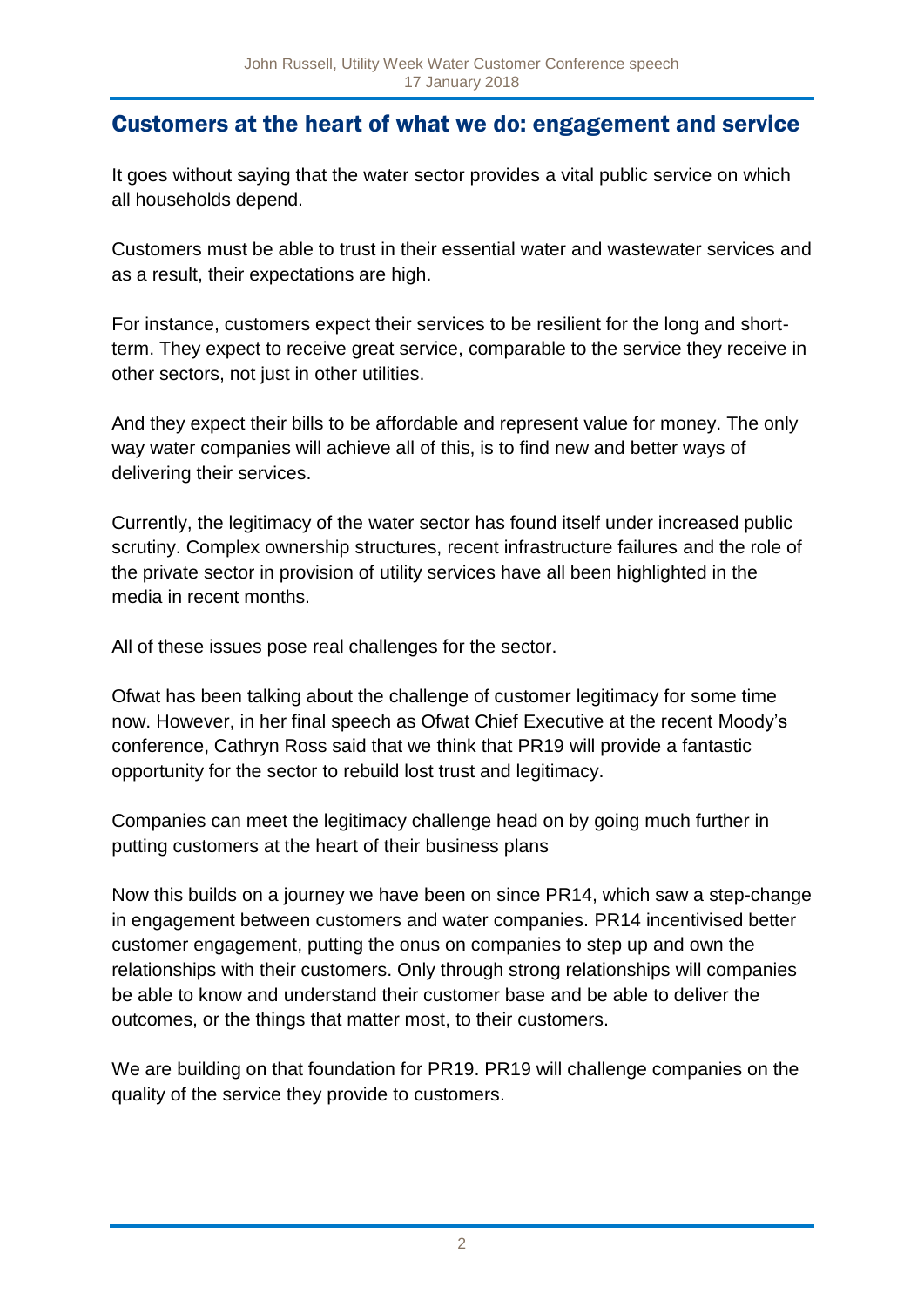In PR14 we expected companies to use customer engagement to inform their decision making. For PR19 we expect companies to go further and develop their business plans through active customer participation.

Through this participation we expect companies to better understand what their customers want. This includes setting stretching performance commitments that reflect their customers' priorities. These will be accompanied by powerful reputational and financial outcome delivery incentives that will increase the incentives for companies to deliver those things that matter to customers and encourage improvements in efficiency.

Companies must have 14 common performance commitments, covering the issues that matter the most to customers. These include pollution incidents, improving resilience to drought and flooding and water consumption.

We expect companies to adopt ambitious leakage reduction commitments and have set them a number of challenges including whether they can reduce their leakage by at least 15% over the five years to 2025.

The companies consider this to be very challenging, but some have already signalled privately to us that they expect to be able to meet the 15% challenge and I welcome the example of Yorkshire Water who have committed publicly to reducing their leakage by 40% between now and 2025.

Each company has a customer challenge group (CCG) that will provide independent challenge to the company and provide independent assurance to us on: the quality of a company's customer engagement; and the degree to which this is reflected in its business plan.

For PR19 we are also developing C-MeX and D-MeX, new measures of residential customer experience and developer services customer experience, for PR19.

Both measures are incorporate financial and reputational incentives to challenge companies on the quality of their customer service and measure overall customer satisfaction.

Unlike its predecessor, SIM, C-MeX will link financial incentives to the performance level of the best performing companies in all sectors. This will prove especially impactful because we know that customers don't compare their water services with those provided by other water companies. C-MeX will take account of where water companies stand with regards to customer service in comparison to big players like John Lewis and Amazon, who are renowned for their excellent customer experience.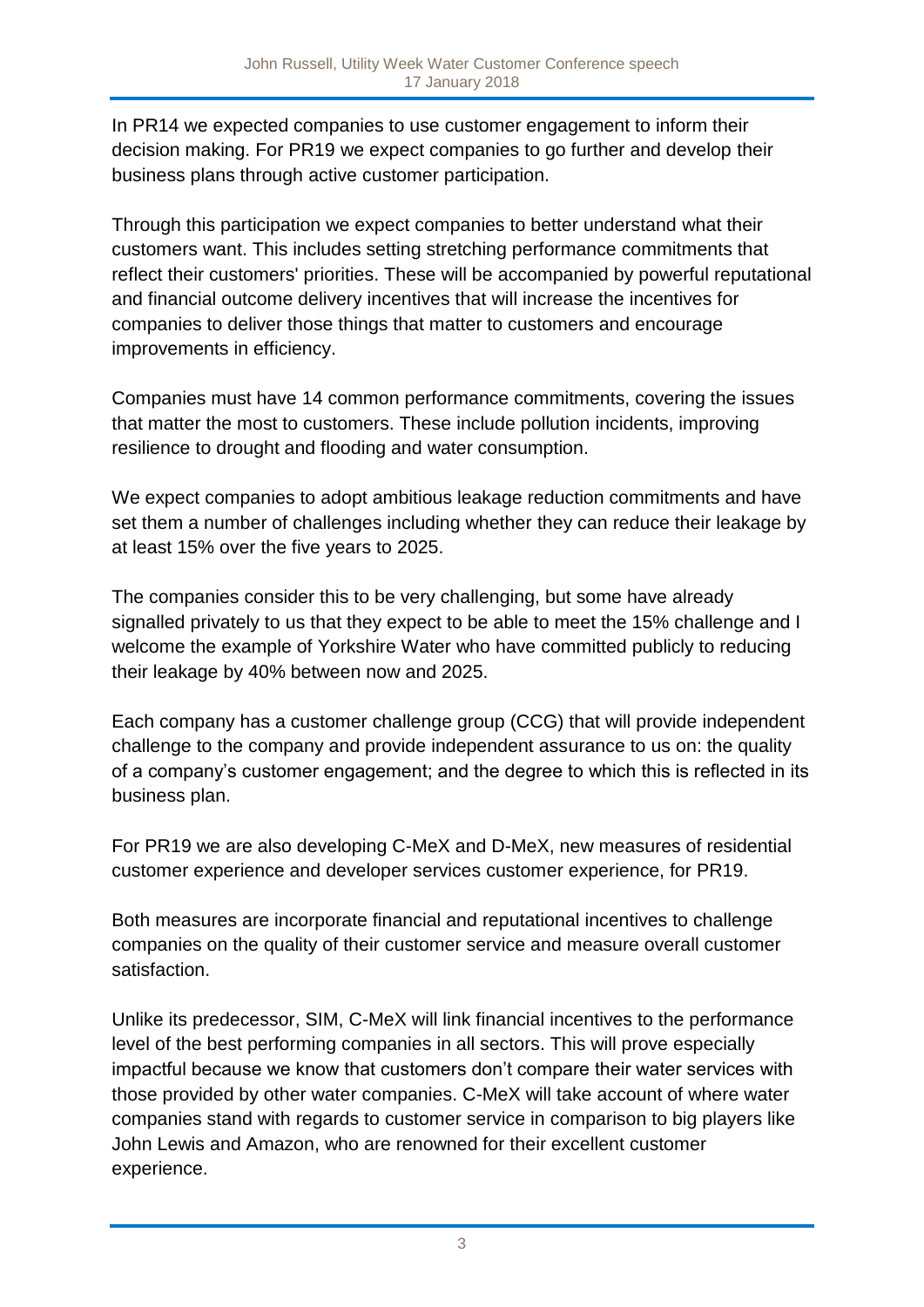Developer services customers are also an important customer group and in the past they haven't always received the most seamless, efficient service from water companies. For that reason, for the first time, through D-MeX, PR19 will test the developer experience.

We will be designing pilots for C-MeX and D-MeX soon and running them later this year to ensure that the measures are sufficiently robust to use as financial incentive mechanisms, before 2020.

## **Resilience**

Customer engagement should also underpin companies' approach to resilience.

Just a quick aside at this point - resilience is not a new concept to Ofwat. Even before we are given a statutory duty to forward resilience in the sector in the 2014 Water Act, it was always one of our top priorities. We've taken a broad view and consider 'resilience in the round'.

A resilient sector is one that is able to navigate its way effectively through operational, financial and corporate challenges. A well-run company with a strong corporate structure is one that can deliver an excellent service to customers.

Ofwat has always had our sights set on the long-term. We all know climate change, population growth and water resources are going to challenge the sector in the years, and decades, to come. We are focused on helping the sector to adapt and prepare for the future.

We also know that resilience matters to customers. At the end of the day, customers want a seamless, stress-free and resilient service. They want a resilient water and waste water service they can depend on for the long-term.

Clearly then, it is crucial that companies have the right infrastructure in place to deliver reliable and resilient water and waste water services. And for this reason, unsurprisingly we see a lot of emphasis from companies on capital expenditure to achieve a resilient network.

Now, maintaining and building infrastructure is clearly an essential part of providing resilient water and waste water services.

But, where capital infrastructure is required, we expect companies to have engaged with their customers and to have had honest and open conversations about the potential affordability impacts and have evidenced the most cost-effective options.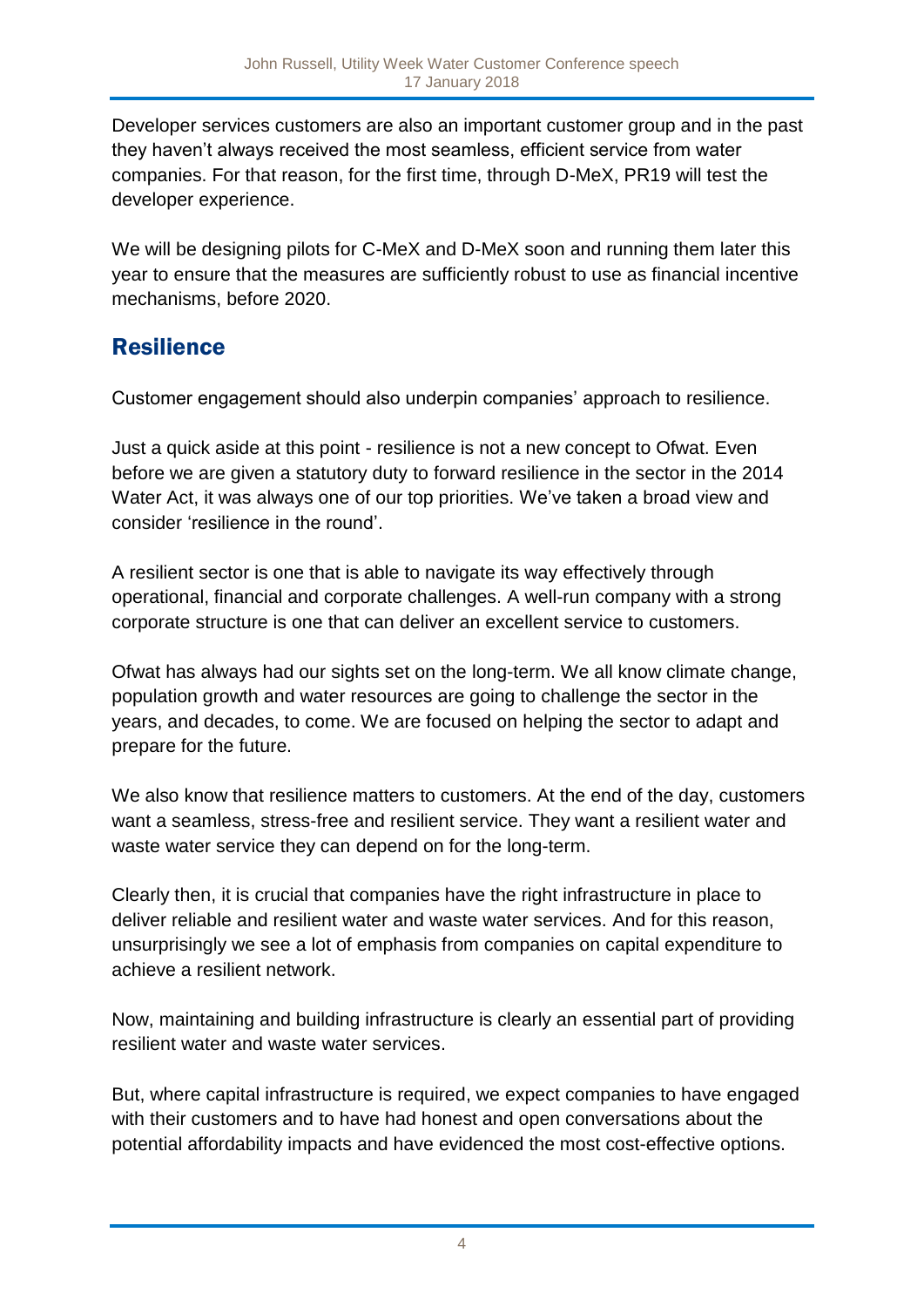We have also been clear that there should be no trade-off between affordability and resilience. If a company is efficient they can achieve both - that's what we'll be expecting in PR19.

Customers must agree that the expenditure is necessary. Companies will only win this debate and be able to maintain legitimacy if their customers are engaged.

## Affordability

This brings me to affordability, our third PR19 theme.

Customer satisfaction and ability to pay bills underpins trust and confidence in water and wastewater services. Affordability remains an issue for many customers, not only for those struggling to pay their bills.

PR19 will be about affordable bills for all; now and for the long-term and including for those struggling to pay. Our initial view of the cost of capital – based on market evidence – is 3.4% (on a real CPIH basis). In RPI terms it is 2.4%, which is a reduction of 1.3% from the 2014 price review. The effect of this change alone should lower bills of an average water and wastewater customer by about £15 to £25. But to keep bills low companies will also need to deliver a step change in efficiency. We think that making significant improvements in customer service, and in resilience, together with a lower WACC and subsequently lower bills, will achieve this.

We will hold companies to account by assessing business plans against an affordability test, and for the first time, an explicit test on how they are supporting vulnerable customers. The bar is high and the criteria will be tough. The test will take into account information provided to us not only by companies but also from other organisations such as customer challenge groups (CCGs). Companies will need to prove they have engaged with their customers on how they will address affordability and how they will improve their support to customers in circumstances that make them vulnerable, to ensure that they have taken account of customers' views in their proposals.

We will even go a step further to hold companies to account on vulnerability. The challenges posed by vulnerability show no sign of abating and improving additional support for customers today, will put companies in a better place to help those customers tomorrow.

Vulnerability can be transient so it is essential that companies do not take a onesize-fits-all approach. Only through strong engagement and relationships will companies understand their customer base and be able to do this. Each company must also make a bespoke performance commitment to its customers about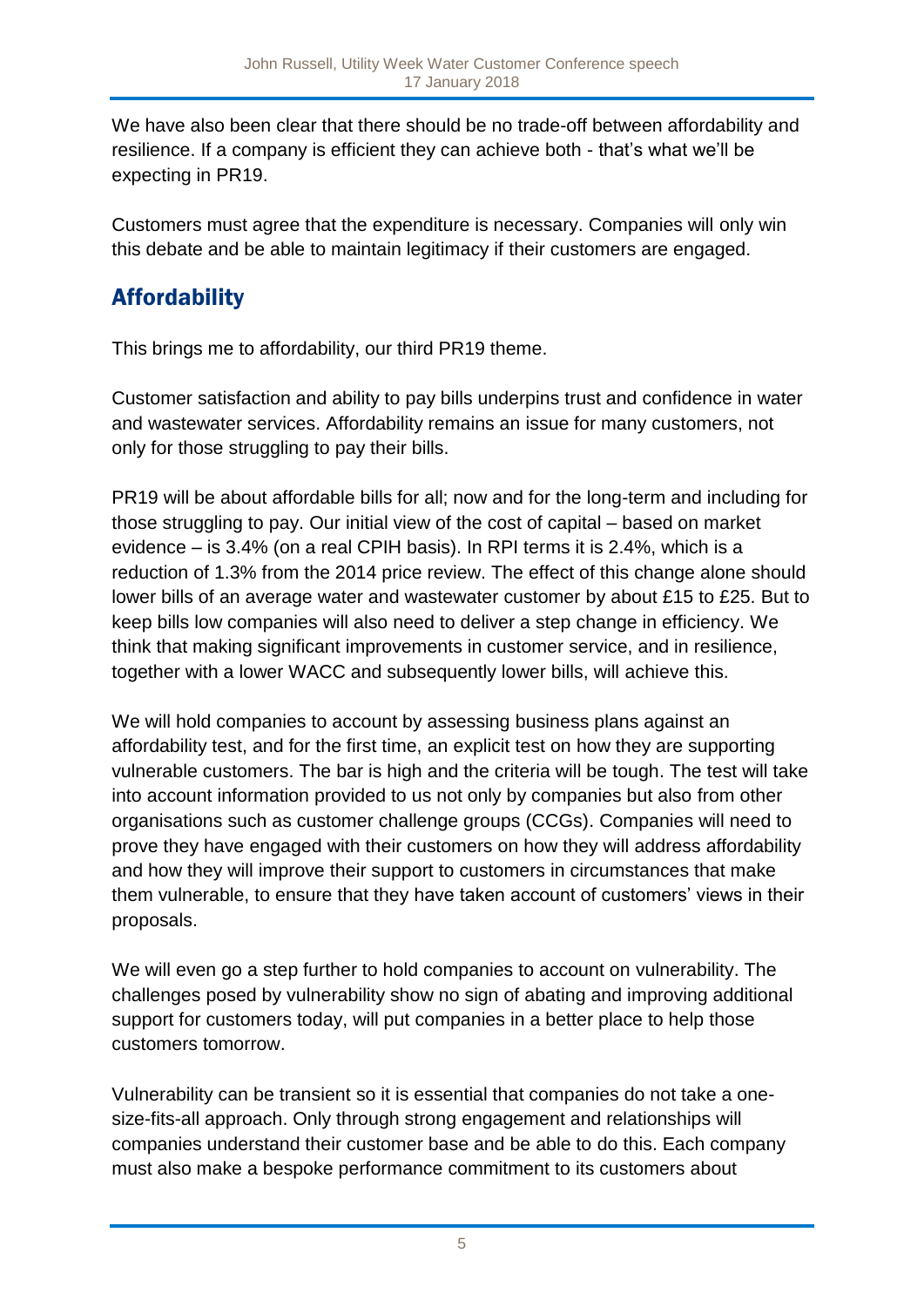addressing vulnerability. Together our approach to addressing vulnerability will incentivise companies, financially and reputationally, to provide sensitive, tailored and flexible support for customers.

#### Innovation

I now want to move onto our fourth and final theme. Innovation.

I've already talked about how companies will need to ensure their networks are resilient as well as keeping bills low. Customers expect this.

To do both they will need to develop innovative and imaginative solutions. Therefore, innovation is at heart of the other three themes. In a way it is the glue that holds everything together.

In PR19, it will be innovation that separates the exceptional companies from the rest. Innovation will push companies to deliver for customers and drive them to put customers at the heart of their plans.

In PR14, a good quality plan was required to achieve enhanced status. This time that's not going to be enough.

The bar has been raised – for PR19 there is an explicit expectation of innovation. We will incentivise companies by rewarding exceptionally ambitious and innovative business plans and companies who deliver on their business plans.

So what do we mean by innovation?

When people think of innovation, it is often in the context of new technology. But innovation can be delivered through increased choice for customers and by new entrants bringing new ideas into a market. For example, the introduction of competition through the business market means there is pressure on companies to really deliver what customers want and need. This has created an incentive for companies to focus on using and developing new products to help win customers and differentiate themselves in the market.

Also, the fact that retailers can choose a business model that suits them – rather than a one size fits all approach that incumbents have to take, retailers can target their services to specific groups and specialise in those areas. They don't have to 'ok' at everything like incumbents – they can be excellent at one thing, if that one thing is what certain customers really want.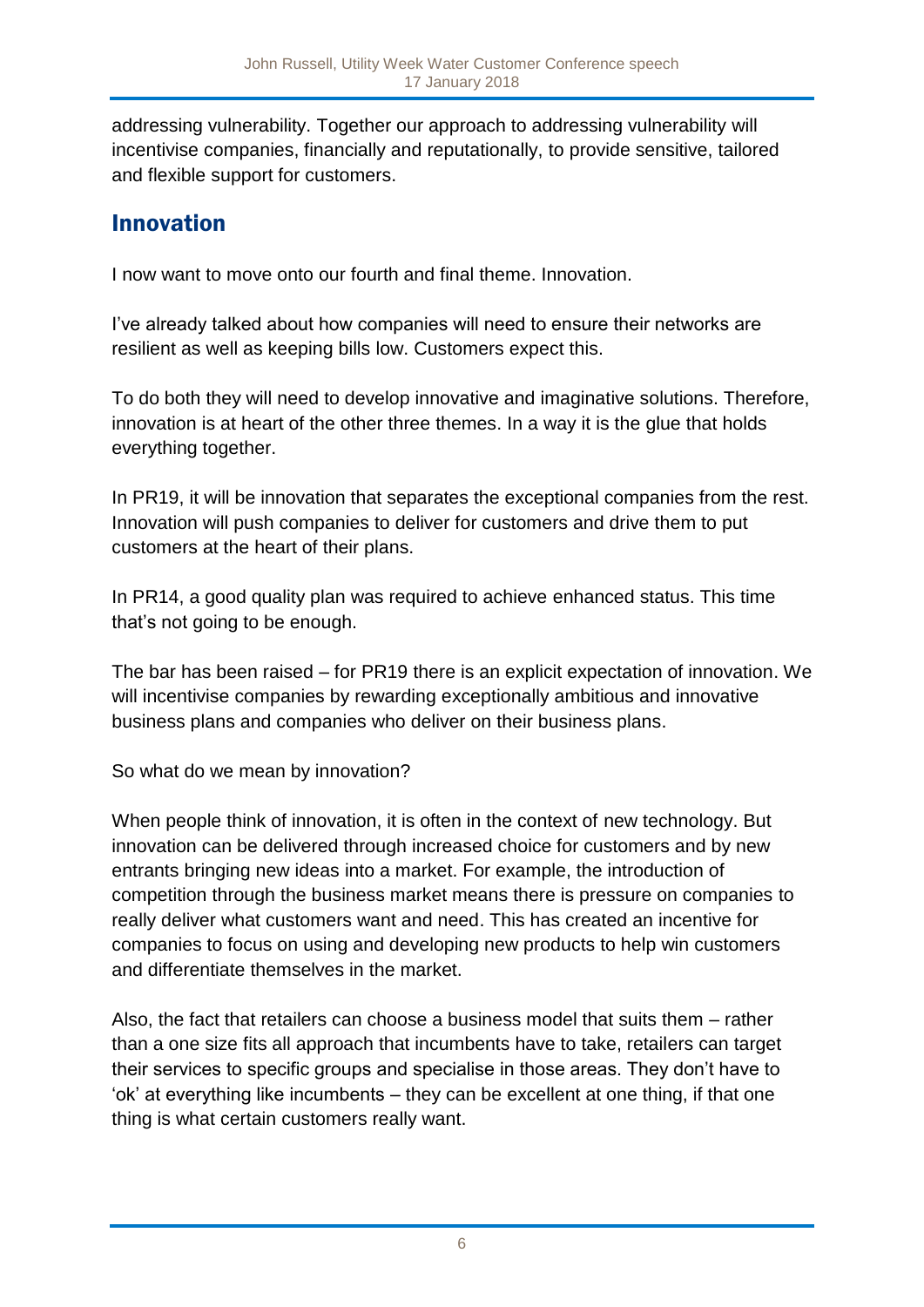We cannot (and do not intend to!) predict how the business retail market will develop. It may develop in a number of different ways, depending on the preferences and behaviour of a wide range of market participants.

It is still early days but customers are already seeing benefits.

For example, Water Plus has signed a deal to supply water to all of Kwik Fit's 831 UK sites. Previously, each of the sites was serviced by its local water company, which meant the business had to deal with 22 different suppliers for billing and specific site issues. This deal has led to cost savings and reduced payment processing and administration time for the company.

Also, it can mean that existing products are now available more widely. For example, Anglian Water have offered their Active Water Management service available for business customers in its home region and in Scotland for a number of years now. This is a service that allows businesses to manage their water use. It alerts them to opportunities for reducing the amount of water, enabling them to make informed, proactive water management choices. It will also review water usage data, flagging up any instances of irregular consumption that may indicate inefficient practices, faulty equipment or leaks.

Now that the market is open to competition, this service is being offered to business customers in other regions too. We know that Betfred are using this service to monitor their water use and improve their efficiency, bringing financial savings of over £120,000 and a positive impact on the environment.

A number of organisations have chosen to take the self-supply route. Self-supply is where a customer buys water supply and wastewater services from the water company and provides their own retail services. This approach can drive down costs and control consumption for self-supply companies. Additionally, there is potential for greater innovation. Self-supply companies are active participants in the market and have a direct customer voice in discussions with the market operator.

Of course, innovation can also refer to better customer service and customer engagement or culture change with regards to achieving environmental resilience and water efficiency. This is where you can see our four themes really start to interlink, and successful companies will ensure that customers are at the centre of it all.

I'll give another example here. The difference between the water sector and other utilities is that customers sit in the centre of the value chain. By that I mean they not only drive the demand for water, they are an integral part of what goes **into** our system too.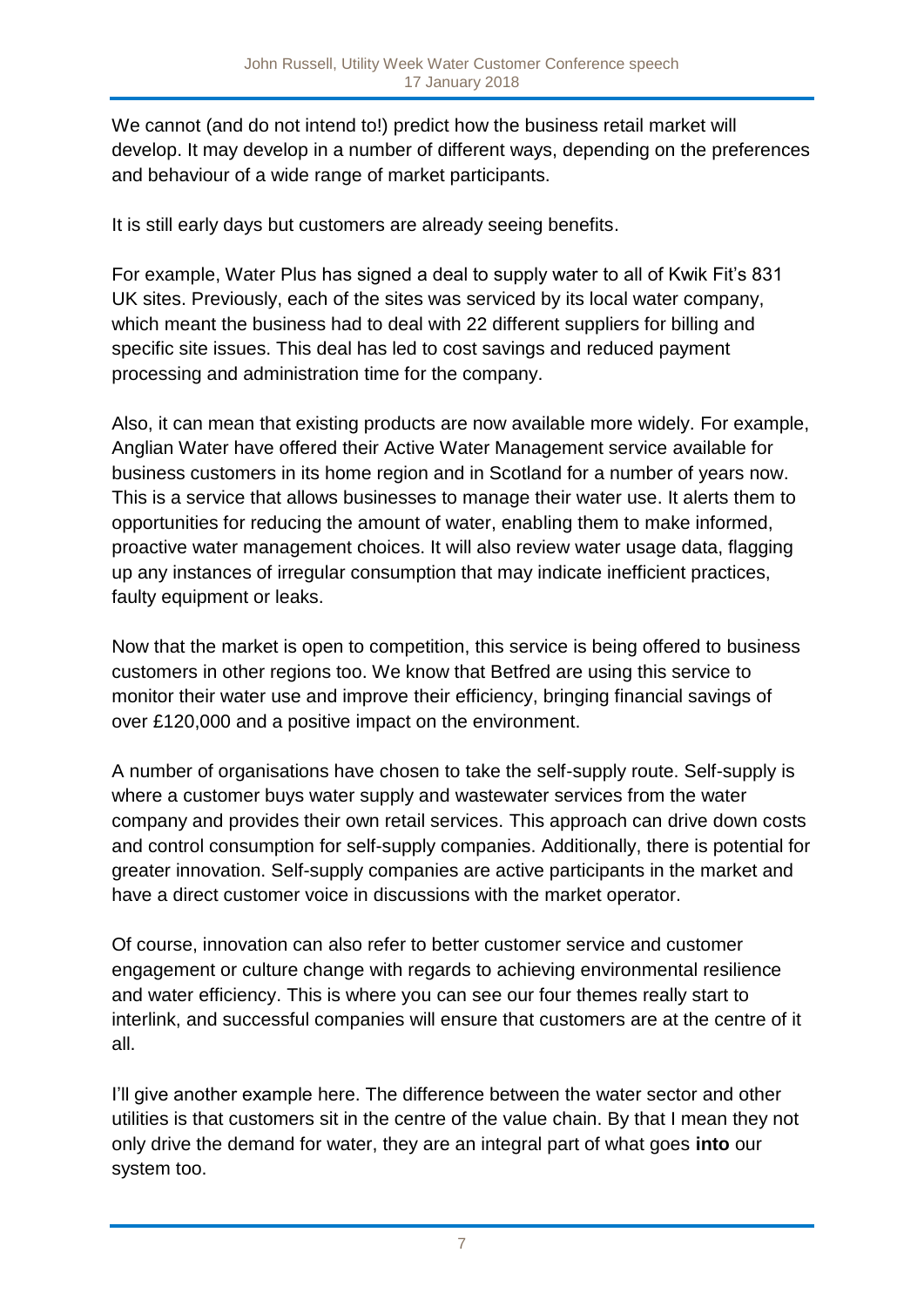Customers are not passive users of water services. Their actions can directly affect system resilience and subsequently, affordability. Wet wipes flushed down toilets, fat poured down sinks … these are the kind of unwanted additions to our networks that end up costing water companies serious money in asset maintenance. Taking shorter showers or even just not letting the tap run while you brush your teeth, these can save water and reduce the cost of bills.

As a result, companies have a part to play in educating their customers to encourage action and customer behaviour change with regards to resilience and water efficiency.

Innovation can also mean using customer data effectively. Last year we published two important reports on this subject.

Our Unlocking the value in customer data report encouraged companies to make better use of the data they hold on their customers.

We think customer data can drive better customer service and satisfaction. It can provide the insight and intelligence companies need to understand the needs and preferences of their customer base, allowing them to offer the flexible and targeted support.

We followed that work by working with Ofgem, through the UKRN, on our Making better use of data to support vulnerable customers report. This set out expectations for water and energy companies to work together towards cross-sector, non-financial data sharing.

The free non-financial services, such as accessible bills and targeted support in an emergency, offered in both water and energy are very similar. If a customer requires support from their water company, it is likely they'll need the same support from their energy company, and vice versa. Sharing this information will help limit the need for customers to have the same, potentially stressful, conversation regarding their vulnerable circumstance on repeated occasions.

We're pleased to see that a lot of collaboration is already taking place. A joint working group, led by Water UK and the Energy Network Association, has been established and is working towards developing data sharing arrangements across the two sectors by 2020. Already, that group is making good progress.